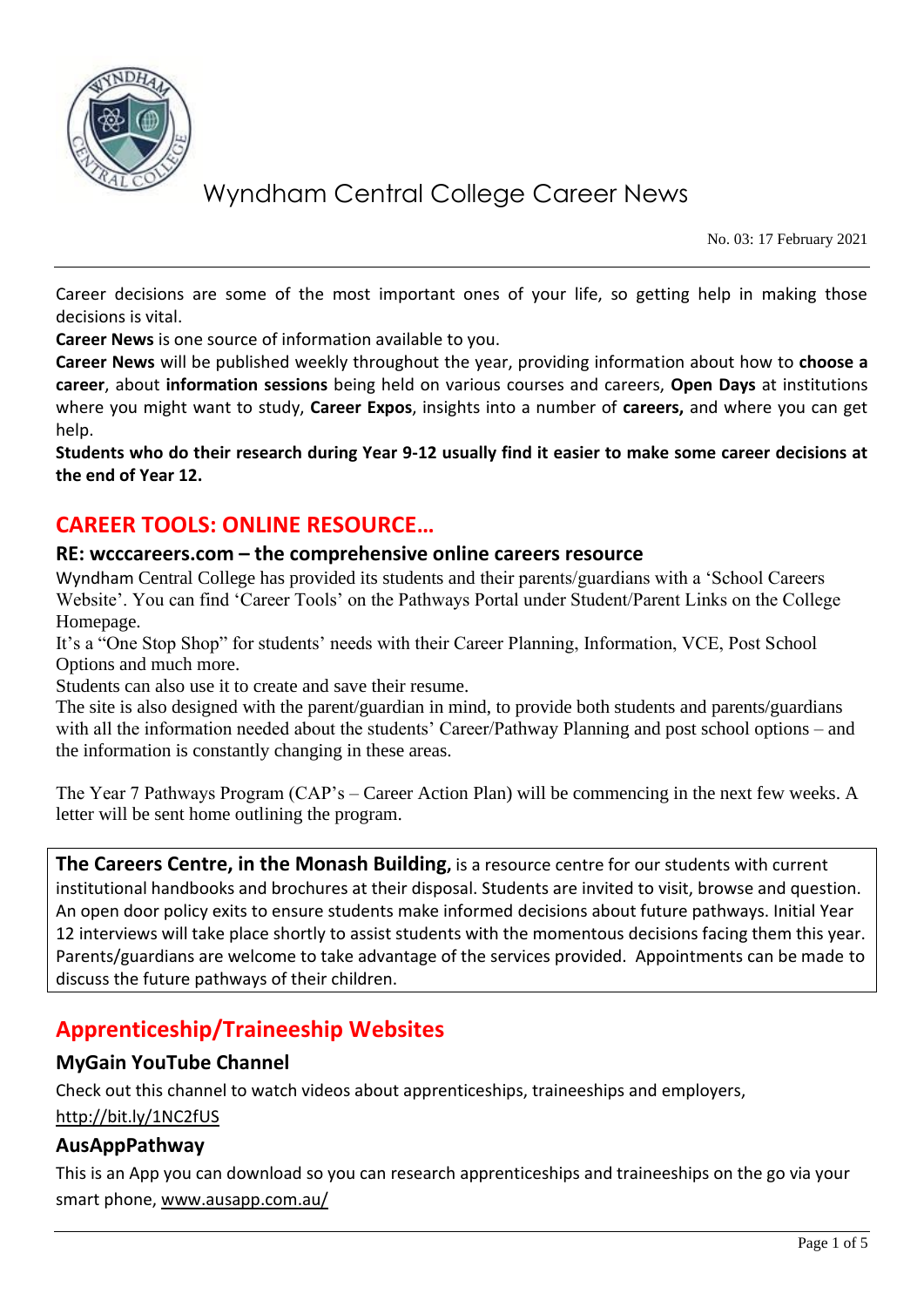

No. 03: 17 February 2021

### **Making the Most of Your Time at School**

If you have just started back at school and you aren't feeling motivated or engaged, the staff at Australian Apprenticeships Pathways have written an article with great advice about how you can become more connected with your learning and your career development.

The article covers school subjects, VET subjects, school-based apprenticeships, work experience and paid work. You can read the article here:<http://bit.ly/2FdEHFx>

#### **Article for Families**

They have also written an article just for parents and families called 'opening the door to new opportunities for your child'.

You can access it at this link - <http://bit.ly/2BCiZeu>

## **Careers in the Maritime Industry**

Career Education Association of Victorian (CEAV) and Offshore and Specialist Ships Australia (OSSA) are hosting an exciting online information session about careers in the Maritime Industry.

Students will get to hear from OSSA staff and members currently employed in the industry and will learn about the huge variety of occupations, potential pathways, career stories and more!

Date: Thursday 25 March, 11.30am Information & RSVP: please see your Career Adviser for the link to register your place.

## **New Medicine Pathway Course**

From 2022, CQUniversity will be offering the Bachelor of Medical Science (Pathway to Medicine) program. A small number of graduates will be guaranteed a place in The University of Queensland's regionally based Doctor of Medicine program provided they meet entry requirements.

For information on entry requirements and the course, visit [www.cqu.edu.au](http://www.cqu.edu.au/)

## **Careers With STEM**

#### **Business + STEM**

Science isn't all research and academia – commercially minded scientists are turning their inventions and discoveries into real-world products and successful businesses all the time. Learn why science + innovation = a great combination,<https://bit.ly/3qrkdzL>

#### **Humanities + STEM**

Can you really combine humanities and STEM? Absolutely! Discover how to connect your humanities passion with STEM subjects to build your dream career,<https://bit.ly/2Zmndlg>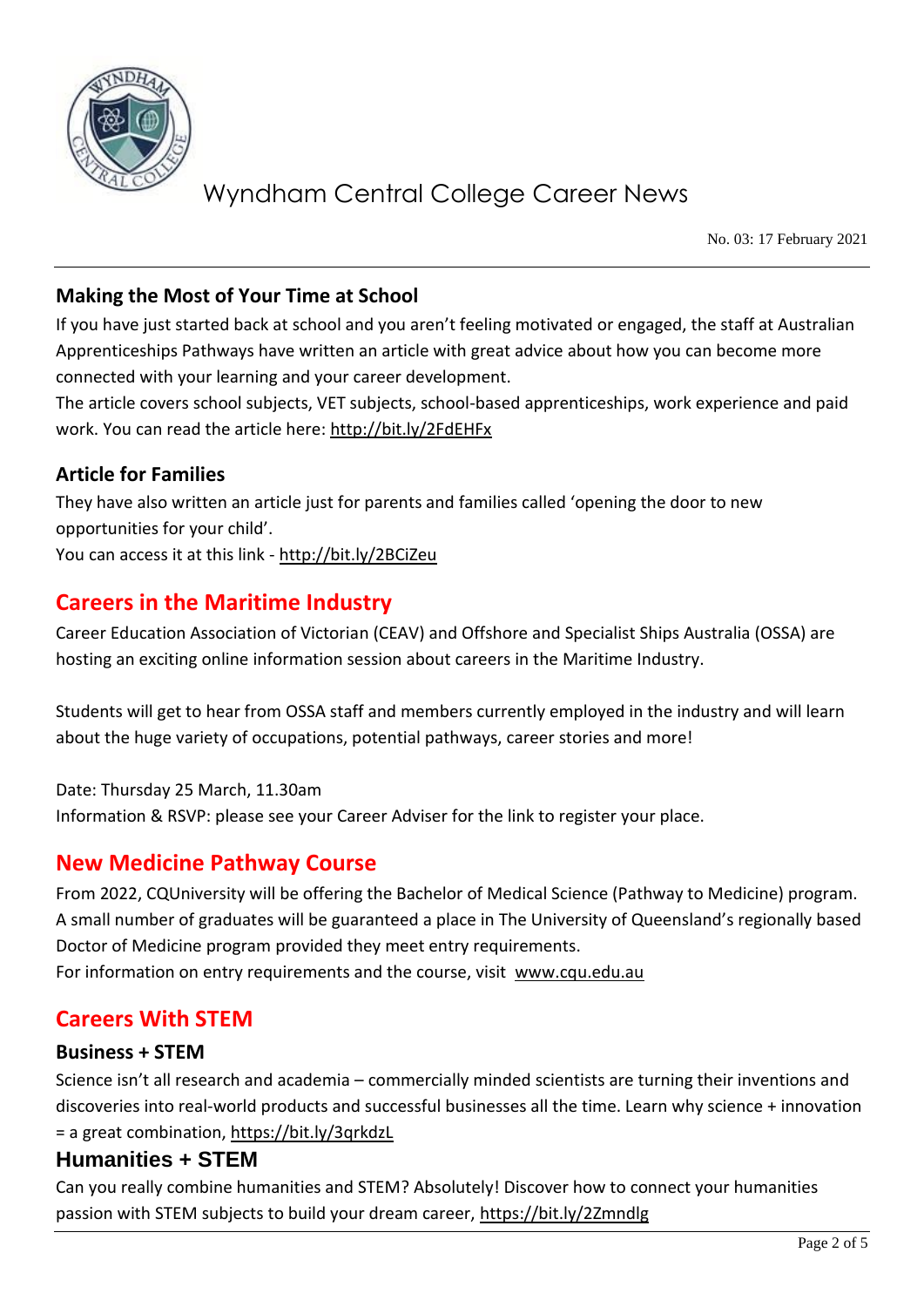

No. 03: 17 February 2021

### **Could I Be a Data Scientist?**

Love numbers? Able to spot a pattern from mile away? Take this quiz to see if you've got what it takes to work in this exciting, popular and future proof area of STEM!<http://bit.ly/3qBsUYc>

#### **Mechanical Engineering**

From what it is to where it could take you, [we break down mechanical engineering](https://protect-au.mimecast.com/s/ybyuCANpkqhGQL9sLvE8H?domain=refractionmedia.us7.list-manage.com) to see if it's the right STEM career path for you,<http://bit.ly/3diKEnA>

#### **Learn Computer Science via YouTube**

The clever people at Laconic Machine Learning have compiled an entire [CS curriculum into 1000 YouTube](https://protect-au.mimecast.com/s/pXTkCwV149FgjJLTDJSAT?domain=refractionmedia.us7.list-manage.com)  [videos](https://protect-au.mimecast.com/s/pXTkCwV149FgjJLTDJSAT?domain=refractionmedia.us7.list-manage.com) and it's awesome!<http://bit.ly/3rQRlkK>

# **Applying For Medicine, Dentistry or Oral Health?**

If you are in Year 12 and plan to apply for any of these health science courses to start in 2022, you may need to sit the UCAT ANZ (University Clinical Aptitude Test).

The UCAT ANZ is a two-hour, computer-based test which assesses a range of mental abilities identified by universities as important to practicing in the fields of medicine and dentistry.

It consists of five separately timed subtests which each contain a number of questions in a multiple-choice format.

You will sit the test in July 2021 and selected universities use your UCAT ANZ results as part of the selection process, in conjunction with your ATAR and HSC/VCE results, and in some cases an interview. You will only have one chance to sit the UCAT ANZ this year.

#### **Key Dates:**

| 1 Feb   | <b>Concession Scheme</b>    |
|---------|-----------------------------|
|         | and Access                  |
|         | Arrangements open           |
| 1 Mar   | Bookings open               |
| 10 Mar  | Concession application      |
|         | deadline                    |
| 17 Mar  | <b>Access Arrangements</b>  |
|         | application deadline        |
| 17 May  | <b>Booking deadline</b>     |
| 7 Jun   | <b>Booking cancellation</b> |
|         | deadline                    |
| 1 Jul – | Testing                     |
| 11 Aug  |                             |
|         |                             |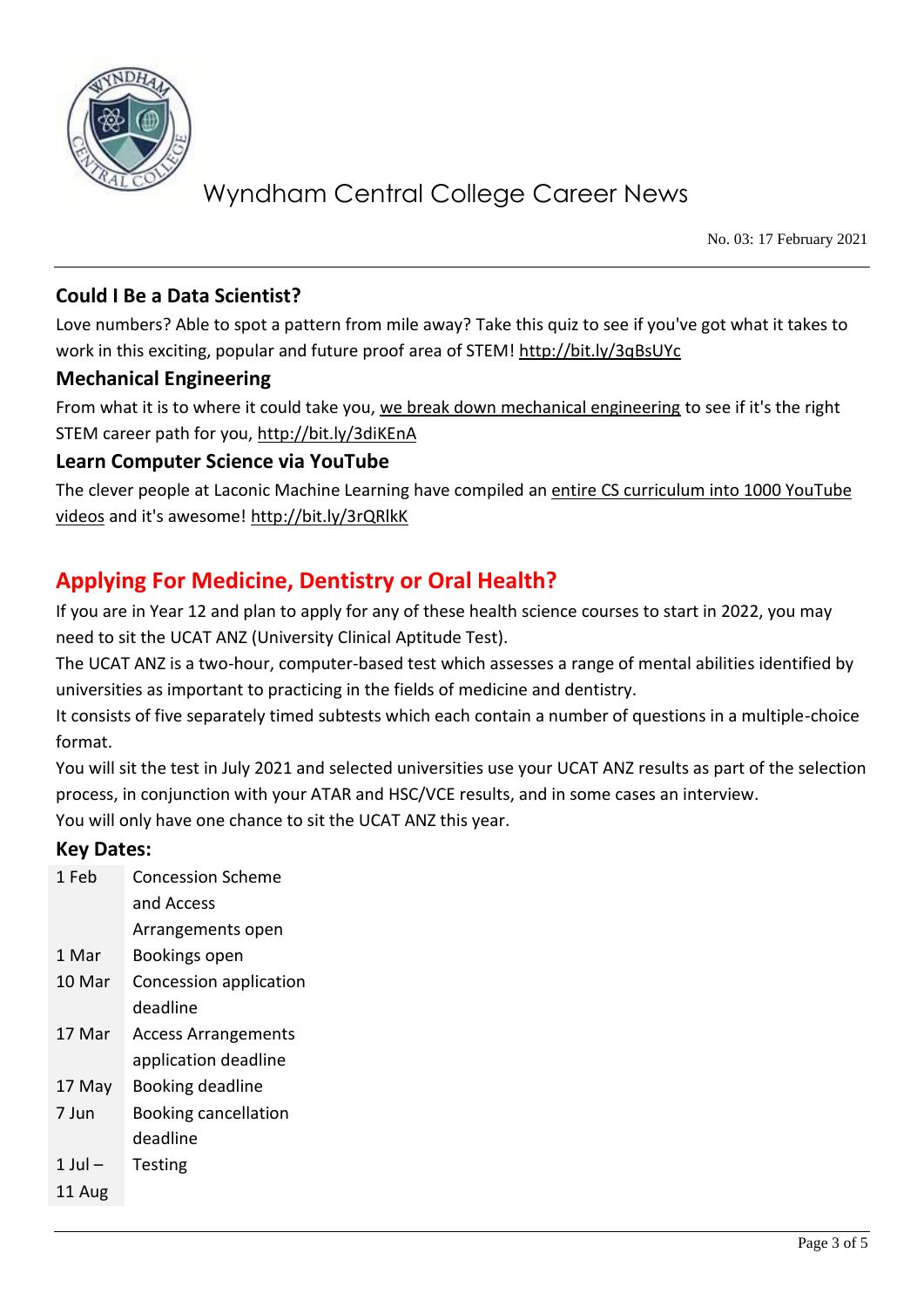

No. 03: 17 February 2021

Sep Results delivered to universities

It will cost you around \$305 to sit the test, or \$199 concession, and you will be able to receive your results straight away.

You have the choice to start preparing for the test early. There are several private companies who offer commercial preparation programs – [www.nie.edu.au/](http://www.nie.edu.au/) and [www.medentry.edu.au/](http://www.medentry.edu.au/) are examples.

It is important to note that the universities who use the UCAT do not endorse any of these companies and you can access free preparation materials from the UCAT site at [www.ucat.edu.au/ucat-anz/practice-tests](http://www.ucat.edu.au/ucat-anz/practice-tests) Please go to [www.ucat.edu.au](http://www.ucat.edu.au/) for more information about the UCAT ANZ, to see if you have to sit the test, and to register for the test.

# **Apply for University Now!**

#### **University of New England**

Applications are now open for the direct early entry program. It's free to apply and applications for Year 12 students will close Friday 17 September.

You will need a recommendation from your school to be eligible. Offers will be made in November before your final ATAR and results are released. For information and to start your application, visit [www.une.edu.au](http://www.une.edu.au/)

#### **Australia National University**

From March, Year 12 students who are planning to study at ANU in 2022 (or defer their studies until 2023) will be able to apply for courses, accommodation and scholarship in the one online application direct to the university.

For information on dates and the new admissions process, visit [www.anu.edu.au](http://www.anu.edu.au/) 

## **University – Early Entry Programs**

Application dates aren't available yet for several early entry programs. You can register your interest now though to receive emails with updates:

**Charles Sturt University** Charles Sturt Advantage [www.csu.edu.au](http://www.csu.edu.au/)

## **Australian Catholic University** ACU Guarantee

[www.acu.edu.au](http://www.acu.edu.au/)